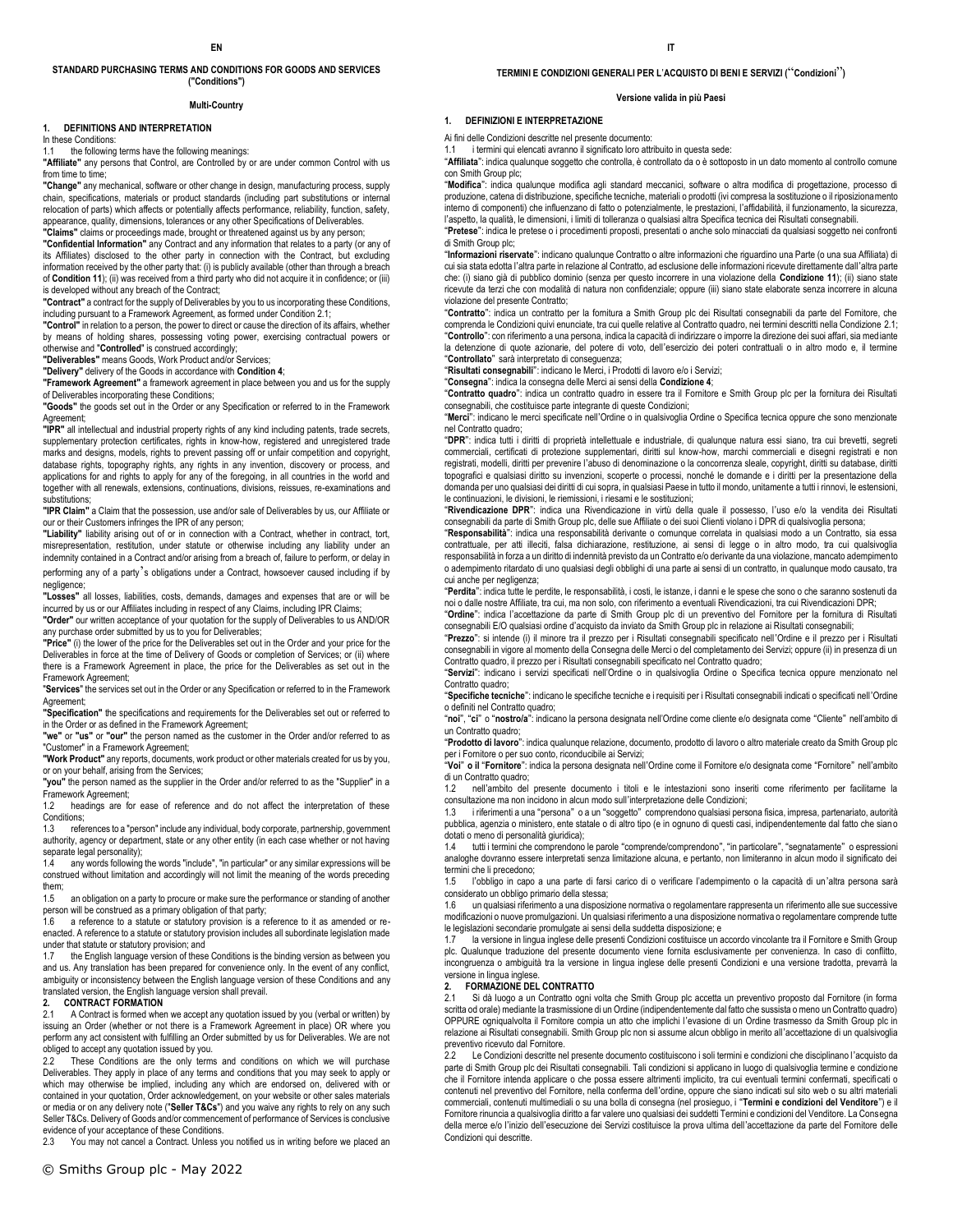Order that we may not cancel it, we may cancel a Contract in whole or part any time before Delivery or completion of performance of Services. Our sole Liability will be to pay to you fair and reasonable compensation for work-in-progress at the time of cancellation provided that:<br>2.3.1 such compensation will not include any loss of profits OR any indirect such compensation will not include any loss of profits OR any indirect or consequential loss; and

2.3.2 where Goods are not manufactured specifically for us to our Specification, our sole Liability will be to pay you a fair and reasonable restocking charge.

### **3. QUALITY CONTROL & TESTING**

3.1 The quantity, description and Specification of Deliverables will be as set out in the Order. You must not make any Change to Deliverables without our prior written consent. You will carry out any reasonable Change that we request to any Deliverables. We will negotiate, in good faith, with you an agreed adjustment to the price, Delivery date or both as a result of a Change.

3.2 You will maintain detailed quality control and manufacturing records for the shorter of any maximum period permitted by law and ten (10) years from the date of Delivery (or such other period of time as set out in a Framework Agreement or Order), which we or a third party on our behalf may inspect or receive copies of on demand.

3.3 We may inspect and test Goods at any time prior to Delivery. You will allow us and our representatives to enter your premises to carry out such inspection and testing and will provide us with all facilities reasonably required. If, following such inspection or testing, we are not satisfied that the Goods will comply with Condition 5.1, you will take all steps necessary to ensure compliance.

You will maintain a quality control system that meets any international standard as required by us, or which is otherwise approved by us and such test and inspection system as we may require.

3.5 You may not deliver the Goods by separate instalments without our prior written consent. Instalments will be invoiced separately by you.

# **4. DELIVERY OF GOODS / SUPPLY OF SERVICES**

4.1 Unless otherwise specified in an Order, you will deliver the Goods DDP (Incoterms 2010) to the address specified in the Order during our normal business hours on the date specified in the Order. You will be responsible for off-loading the Goods from the delivery vehicle. Delivery of the Goods will occur when they have been off-loaded at the delivery address.

4.2 You will perform Services in accordance with the applicable timetable communicated to you or as set out in the Order to meet all Specifications.<br>4.3 Time is of the essence for performance of your of

Time is of the essence for performance of your obligations under the Contract. If you are late performing your obligations under the Contract, you will pay to us a sum equal to 1.5% of the Price for each week of delay up to a maximum of 15% of the Price. You and we agree that this amount is reasonable and proportionate AND the most effective way of compensating us for part or all of our losses arising from late performance. However, you and we intend that we should be able to recover general damages as well as such sums in circumstances where we have suffered loss in excess of such sums as a result of your late performance. Therefore, our rights to any such sums under this **Conditions 4.3** is without prejudice to any other rights which we may have under the Contract or otherwise in respect of late performance, including the right to sue for damages or other relief and/or to terminate the Contract. A claim for general damages for late performance will be reduced by the amount of such sums under this **Conditions 4.3**  actually applied or paid in respect of such late performance.

Services will be accepted by us when we are satisfied that the Services comply with the Specifications.

4.5 You will make sure that the Goods are marked in accordance with our instructions and any applicable laws, rules and regulations and are properly packed and secured; marked with information on their origin; Delivery is accompanied by a prominently displayed delivery note showing the Order number, date of Order, type and quantity of Goods, and any special storage instructions; and delivered with all operating and safety instructions, clearly displayed warning notices and such other information as may be necessary for the proper use, maintenance and repair of the Goods.<br>4.6 If you fail to

4.6 If you fail to deliver the Goods on time we may terminate the Contract immediately by giving you notice, in which case you will refund any monies already paid by us in relation to the Goods that have not been delivered and indemnify us and our Affiliates against our Losses as a result of your failure to supply Goods, including obtaining substitute goods from another supplier.<br>4.7

We will have a reasonable period of time following Delivery to inspect Goods. We may reject Goods which do not meet Specifications. We can also reject Goods which are more or less than the quantity or type Ordered or delivered prior to the date specified on the Order. Rejected Goods will be returned at your cost and expense. If we accept Goods delivered prior to the date specified on the Order we may charge you the cost of storing them until the actual specified Delivery date.

4.8 Risk in the Goods passes to us on the later of acceptance and Delivery. Ownership of the Goods passes to us on the earlier of payment of the Price and Delivery.<br>4.9 You will notify us in writing as soon you are aware that any Goods or

You will notify us in writing as soon you are aware that any Goods or the product support for the Goods are to be discontinued or made of "end of sale" or "end of life". At our request, you and we will agree in good faith a reasonable period of time during which you will keep agreed spare parts available for us for any discontinued, desupported, end of life or end of sale Goods. **5. YOUR OBLIGATIONS**<br>5.1 You will make sure the

5.1 You will make sure that the Goods will:<br>5.1.1 be of satisfactory quality, compi

be of satisfactory quality, comprise genuine, new materials (which are not used, refurbished, reconditioned, remanufactured, counterfeit or of such age as to impair usefulness or safety) and be fit for any purpose notified by us to you;

5.1.2 conform to, satisfy and be capable of the Specifications;

5.1.3 be free from defects in design, materials and workmanship;<br>5.1.4 be sold to us with full and unencumbered title and not infri-

be sold to us with full and unencumbered title and not infringe the IPR of any third party;

5.1.5 comply with all (i) applicable laws, (ii) regulatory requirements and (iii) standards and requirements of relevant statutory and regulatory bodies; and

5.1.6 be safe and without risk to health.

5.2 In respect of Services, You will:

5.2.1 perform Services with the best care, skill and diligence in accordance with best practice; 5.2.2 use personnel (and sufficient number of personnel) who are suitably skilled and experienced to perform the Services;

5.2.3 make sure that the Services conform with our reasonable instructions, comply with Specifications, are performed to meet the purposes notified by us to you and do not infringe the IPR of any third party;

5.2.4 provide all equipment, tools and vehicles and other items required to provide the Services; 5.2.5 obtain and at all times maintain all licences and consents required for the provision of the Services;

5.2.6 comply with all applicable laws, regulations, regulatory policies, guidelines or industry codes which may apply to the provision of the Services; and

2.3 Il Fornitore non può annullare un Contratto. Smith Group plc potrà annullare un Contratto, per intero o in parte, in qualsiasi momento prima della Consegna o prima del completamento dell'esecuzione dei Servizi, salvo previa notifica da parte del Fornitore, prima della trasmissione di un determinato Ordine, in cui sia specificato che si tratta di un ordine non annullabile. La sola ed esclusiva Responsabilità di Smith Group plc sarà limitata al pagamento di un equo e ragionevole corrispettivo per i lavori in corso al momento dell'annullamento dell'ordine, a condizione che:

2.3.1 tale corrispettivo non comprenda alcuna perdita di profitti O perdita indiretta o conseguente; e

2.3.2 laddove le Merci non sono prodotte appositamente per Smith Group plc in base alle sue Specifiche tecniche, la sola ed esclusiva responsabilità di Smith Group plc sarà limitata al pagamento di un equo e ragionevole costo per il ripristino delle giacenze.

# **3. CONTROLLO DELLA QUALITÀ E VERIFICHE**

La quantità, la descrizione e le Specifiche tecniche dei Risultati consegnabili saranno specificate nell'Ordine. Il Fornitore non può apportare alcuna Modifica ai Risultati consegnabili in assenza del previo consenso scritto di Smith Group plc. Il Fornitore dovrà apportare tutte le ragionevoli Modifiche che Smith Group plc dovesse richiedere in relazione ai Risultati consegnabili. Smith Group plc negozierà con il Fornitore in buona fede un equo adeguamento del Prezzo, della Data di consegna o di entrambi in relazione a una Modifica.

3.2 Il Fornitore si impegna a conservare i registri di produzione e dei controlli di qualità opportunamente dettagliati per l'intervallo di tempo più breve tra il periodo massimo consentito dalla legislazione applicabile e dieci (10) anni, con efficacia dalla data di Consegna (ovvero qualsiasi altro intervallo di tempo specificato nel Contratto quadro o nell'Ordine), e consentirà a Smith Group plc o a suoi incaricati di ispezionarli o riceverne copia, dietro specifica richiesta.

3.3 Smith Group plc si riserva il diritto di ispezionare e testare le Merci in qualsiasi momento prima della Consegna. Il Fornitore si impegna a consentire a Smith Group plc e ai nostri rappresentanti di accedere ai locali del Fornitore per effettuare eventuali ispezioni e verifiche, nonché a mettere a disposizione tutte le strutture di cui Smith Group plc faccia ragionevolmente richiesta. Se, in seguito a tali ispezioni o verifiche, Smith Group plc non sarà soddisfatta del livello di conformità delle Merci con quanto disposto dalla Condizione 5.1, il Fornitore si impegna ad adottare tutte le misure necessarie per garantire il livello di conformità previsto.

3.4 Il Fornitore si impegna a porre in essere un sistema di controllo della qualità conforme agli standard internazionali nei termini richiesti o comunque altrimenti approvati da Smith Group plc, nonché un sistema di ispezione e verifica nei termini richiesti da Smith Group plc.

3.5 In assenza di previo consenso scritto di Smith Group plc, il Fornitore non potrà consegnare le Merci in forma frazionata. In caso di consegne parziali, queste saranno fatturate separatamente dal Fornitore.

### **4. CONSEGNA DELLA MERCE/PRESTAZIONE DEI SERVIZI**

4.1 Salvo diversamente specificato in un Ordine, il Fornitore consegnerà la Merce resa sdoganata (DDP, Incoterms 2010) alla data e presso l'indirizzo specificati nell'Ordine durante l'orario di lavoro. Il Fornitore è responsabile delle operazioni di scarico delle Merci dal mezzo di trasporto. La Consegna delle Merci avverrà una volta scaricata la stessa presso l'indirizzo di consegna.<br>42 Il Forre

4.2 Il Fornitore presterà i Servizi conformemente al programma applicabile a questi comunicato oppure che sia specificato nell'Ordine al fine di rispondere a tutte le Specifiche tecniche.

4.3 La puntualità rappresenta un elemento essenziale ai fini dell'adempimento degli obblighi contrattuali del Fornitore. Se il Fornitore non è puntuale nell'adempiere ai propri obblighi contrattuali, questi dovrà corrispondere a Smith Group plc una somma pari all'1,5% del Prezzo per ogni settimana di ritardo, fino a un massimo del 15% del Prezzo. Smith Group plc e il Fornitore riconoscono che detta somma è ragionevole e proporzionata E costituisce il modo più efficace per risarcire Smith Group plc di tutte o di una parte delle perdite derivanti dal ritardo nell'adempimento dei propri obblighi. Tuttavia, Smith Group plc e il Fornitore riconoscono che Smith Group plc avrà altresì il diritto di chiedere il risarcimento di danni generali, nonché il rimborso di eventuali somme laddove Smith Group plc abbia sofferto perdite per un valore superiore agli importi suddetti, a causa dell'adempimento ritardato degli obblighi contrattuali del Fornitore. Pertanto, i diritti di Smith Group plc rispetto a tali somme, ai sensi delle **Condizioni 4.3**, non pregiudicano in alcun modo gli altri diritti riconosciuti a Smith Group plc ai sensi del Contratto, o in altro modo, in relazione all'adempimento ritardato degli obblighi contrattuali, tra cui il diritto a chiedere il risarcimento di danni o altri rimedi e/o a risolvere il Contratto. Una rivendicazione per danni dovuti all'adempimento ritardato dei propri obblighi sarà ridotto delle somme di cui alla **Condizione 4.3** effettivamente applicate o pagate in relazione al ritardo nell'adempimento.

4.4 Smith Group plc accetterà i servizi solo se riterrà che adempiano in modo soddisfacente alle Specifiche tecniche.<br>4.5 Il Fornitore verificherà che le Merci siano contrassegnate conformemente alle istruzioni fornite al

Il Fornitore verificherà che le Merci siano contrassegnate conformemente alle istruzioni fornite al riguardo da Smith Group plc e a qualsiasi legge, regolamento e normativa applicabile e che siano opportunamente protette e confezionate; che presentino il relativo contrassegno di origine; che la Consegna sia accompagnata da una bolla di trasporto in chiara evidenza, in cui siano riportati il numero e la data dell'Ordine, la tipologia e la quantità delle Merci, unitamente a qualsiasi istruzione specifica in materia di stoccaggio; che alla consegna vengano consegnate anche tutte le istruzioni operative e di sicurezza, le avvertenze in materia di sicurezza distintamente riconoscibili, nonché qualsiasi altra informazione richiesta per il corretto uso, la manutenzione e la riparazione delle Merci.

4.6 Qualora il Fornitore non provvedesse alla consegna puntuale delle Merci, Smith Group plc si riserva la facoltà di risolvere con effetto immediato il presente Contratto, dandone opportuna notifica, nel qual caso il Fornitore si impegna a restituire le somme già corrisposte da Smith Group plc in relazione alle Merci non ancora consegnate, nonché a manlevare Smith Group plc e le sue Affiliate contro eventuali Perdite derivanti dalla mancata fornitura delle Merci, ivi comprese i costi per la loro sostituzione con un altro Fornitore.

4.7 In seguito alla Consegna, Smith Group plc si riserva un intervallo di tempo ragionevole per ispezionare le Merci. Smith Group plc potrà respingere le Merci che non rispondono alle Specifiche tecniche. Inoltre, Smith Group plc potrà respingere le Merci che risultino non conformi per quantità (maggiori o minori) o per tipologia a quanto indicato nell'Ordine o che siano consegnate prima della data ivi specificata. Le Merci respinte saranno restituite al Fornitore, che si farà carico dei relativi costi di restituzione. Nel caso in cui Smith Group plc decida di accettare le Merci malgrado la consegna risulti anticipata rispetto a quanto specificato nell'Ordine, Smith Group plc si riserva il diritto di addebitare al Fornitore i costi per il relativo stoccaggio fino alla Data di consegna prevista.

4.8 Il rischio relativo alle Merci viene trasferito a Smith Group plc al momento dell'accettazione o della consegna, a seconda di quale tra le due date si verifichi per ultima. La proprietà delle Merci viene trasferita a Smith Group plc al momento dell'accettazione o della consegna, a seconda di quale tra le due date si verifichi per prima.

4.9 Il Fornitore informerà per iscritto a Smith Group plc non appena venga a conoscenza che una qualsiasi delle Merci o del servizio assistenza al prodotto per le Merci debba essere interrotto o designato "fuori commercio" o "fine serie". Dietro richiesta di Smith Group plc, il Fornitore e Smith Group plc concorderanno in buona fede un intervallo di tempo ragionevole durante il quale il Fornitore garantirà la disponibilità per Smith Group plc dei ricambi concordati per qualsivoglia Merce messa fuori commercio, per cui viene interrotta l'assistenza al prodotto, oppure che sia designata fuori commercio o fuori serie.

# **5. GLI OBBLIGHI DEL FORNITORE**<br>5.1 Il Fornitore si accerterà che le Me

5.1 Il Fornitore si accerterà che le Merci:<br>5.1.1 siano di qualità soddisfacente siano di qualità soddisfacente, composte da materiali autentici nuovi (ossia che non sono usati, ricondizionati, rimessi a nuovo, rifabbricati, contraffatti oppure che abbiano un'età che ne pregiudica la sicurezza o l'efficacia) e che siano idonei per un particolare scopo specificato da Smith Group plc al Fornitore;

5.1.2 siano conformi, coerenti e soddisfino le Specifiche tecniche;<br>5.1.3 siano privi di difetti di progettazione, materiali e ma

5.1.3 siano privi di difetti di progettazione, materiali e manodopera;<br>5.1.4 siano venduti a Smith Group plc a pieno titolo e privi di alcun

siano venduti a Smith Group plc a pieno titolo e privi di alcun gravame e non violino alcun DPI di terze parti; 5.1.5 siano conformi a tutte le (i) leggi applicabili; (ii) ai requisiti di regolamentazione; e (iii) agli standard e ai requisiti degli organi statutari e di regolamentazione competenti; e

5.1.6 siano sicuri e non comportino alcun rischio per la salute.

5.2 In relazione ai Servizi, il Fornitore:

5.2.1 eseguirà i Servizi con la massima perizia, competenza e diligenza, conformemente alle migliori prassi;

5.2.2 coinvolgerà personale (in numero sufficiente) opportunamente addestrato ed idoneo a eseguire i Servizi;

5.2.3 si accerterà che i Servizi siano conformi alle nostre ragionevoli istruzioni, rispettino le Specifiche tecniche, siano eseguiti per soddisfare le finalità comunicate da Smith Group plc e non violino alcun DPI di terze parti;

5.2.4 fornirà tutta l'attrezzatura, gli strumenti, i veicoli e altri elementi richiesti per prestare i Servizi;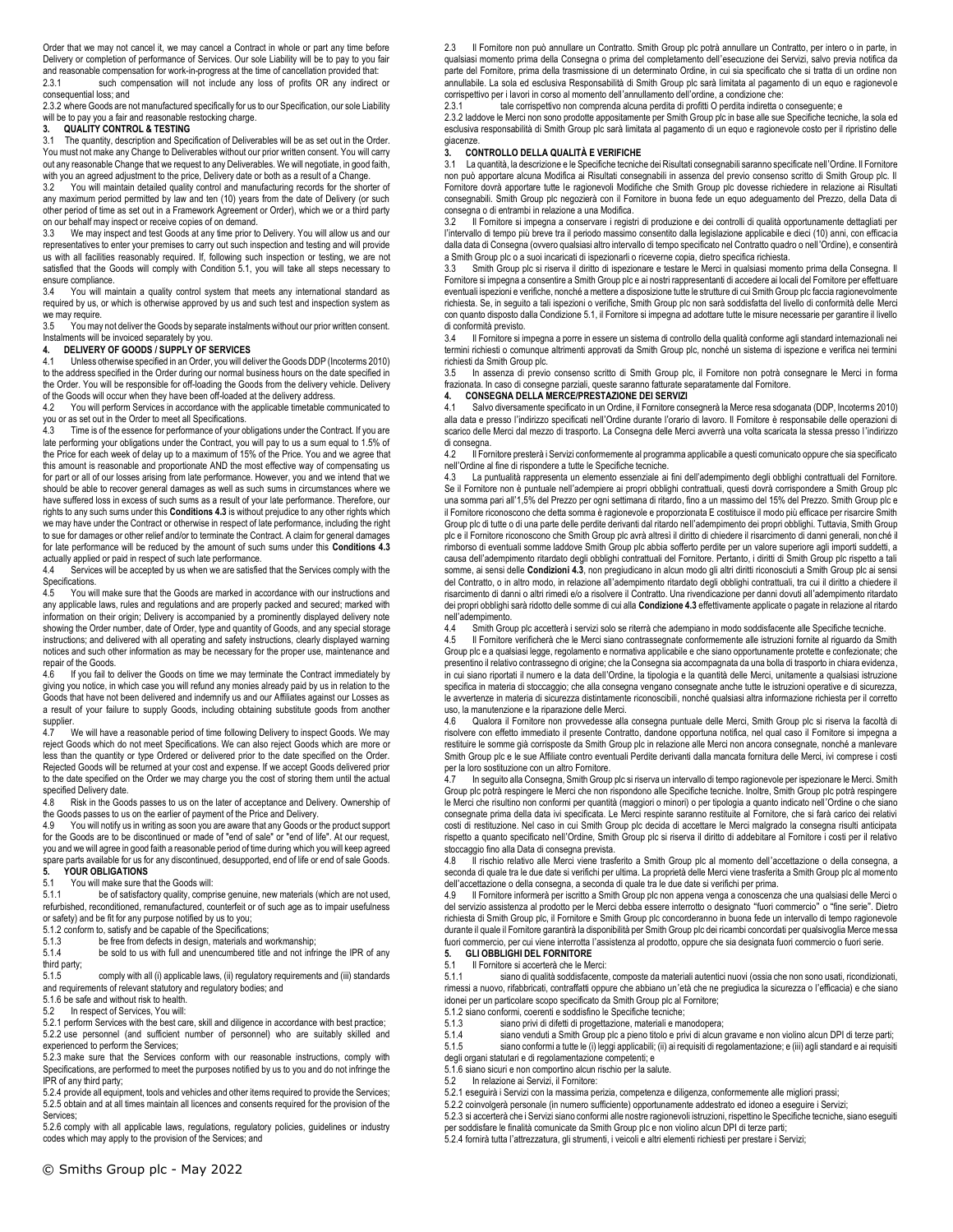5.2.7 not do or omit to do anything which may cause us or our Affiliates to lose any licence, authority, consent or permission required for our or their business.

5.3 You will observe all health and safety rules and regulations and any other security requirements that apply at any of our premises and ensure that your personnel are insured against all risks while working on our premises.

5.4 Without affecting any of our other rights or remedies, if you materially breach any of these Conditions OR any Goods (whether or not accepted in whole or in part) do not conform with **Condition 5.1** during the longer of (i) your warranty period for the Goods and (ii) 12 months following Delivery OR any Services breach **Condition 5.2**, then we may:

5.4.1 **terminate the Contract and any other existing Contracts immediately with notice;**<br>5.4.2 require you, at our option, to promptly repair or replace the relevant Goods or require you, at our option, to promptly repair or replace the relevant Goods or

reperform the relevant Services free of charge;<br>5.4.3 reject the Deliverables (in whole reject the Deliverables (in whole or in part) and require you to refund the Price for the relevant Deliverables;<br>5.4.4 accept the De

5.4.4 accept the Deliverables subject to an equitable Price reduction; or 5.4.5 at your expense, repair or have a third party repair the Goods or

at your expense, repair or have a third party repair the Goods or reperform or have a third party reperform the Services and you will indemnify us and our Affiliates against our Losses (including from any IPR Claims) arising from such breach.

5.5 **Condition 5.4** will apply to any repaired or replacement Goods supplied under **Condition 5.4.2.**

5.6 If, as a result of any Goods not conforming with **Condition 5.1** or Services not conforming with **Condition 5.2** or otherwise representing an unreasonable risk of harm to the public or the environment, we determine a recall, removal or correction campaign ("campaign") is necessary or are required to carry out a campaign, we may implement such campaign and you will indemnify us and our Affiliates against all Losses incurred as a result of any such campaign.

# **6.** OUR PROPERTY<br>6.1 All patterns, dies

All patterns, dies, moulds or other tooling or materials, supplied by us or prepared or obtained by you for us at our cost ("**Tooling**"), will be marked with our name or as otherwise specified by us and will be and remain our exclusive property returnable in good condition on demand.

6.2 You will insure against all risks any Tooling and also any of your own tooling or property which may be kept on our premises for the purposes of providing Deliverables. You will keep all Tooling safe and in good condition while in your custody and/or under your control. All Tooling will be kept separately from your stock and other inventory.

6.3 We reserve the right to charge to you the cost of any Tooling if it is destroyed or damaged or rendered unfit for the purpose for which it was originally manufactured while under your control.<br>6.4

You will not dispose of any Tooling other than in accordance with our prior written instructions. You will not, at any time, use Tooling, nor will you allow Tooling to be used by anyone else for any purpose other than the supply of the Deliverables unless we have previously provided our consent in writing.

6.5 We will have the right to enter your premises and remove Tooling at any time without being liable for trespass or for damages of any sort.

## **7. ASSIGNMENT OF IPR**

This **Condition 7** will apply if the Goods are to be made, modified or redesigned to our Specification. Any bespoke Specification or Work Product you create or have created for us will be treated as "Goods" for the purposes of this **Condition 7.**

7.2 We will own all present and future IPR (together with all economic and proprietary rights) in the Goods and our specification. Accordingly, you will not use our specification other than to manufacture the Goods for us. With full title guarantee, you:

7.2.1 assign to us all IPR in the Goods which subsist as at the date of the Contract; 7.2.2 assign to us (by way of present assignment of the future copyright) all future copyright in

the Goods immediately upon its creation; and

7.2.3 agree to assign to us all other IPR in the Goods immediately upon its creation.<br>7.3 You will:

You will:

7.3.1 at your own cost, execute all such documents and do all such acts and things as we may request from time to time in order to secure our full right, title and interest in the IPR in the Goods; and

7.3.2 obtain the waiver of all moral rights (and any broadly equivalent rights) in the Goods.

7.4 The exception to **Condition 7.2** above is that any IPR in existing products, materials or data used to create Goods ("**Existing Materials**") will continue to belong to you (or your suppliers). You grant (and, where applicable, will ensure that your suppliers grant) to us, our Affiliates and our and their end customers a nonexclusive, perpetual, royaltyfree, irrevocable licence to use and to have used Existing Materials which form part of any Goods.

### **8. PRICE AND PAYMENT**

8.1 As long as you perform your obligations in accordance with the terms of the Contract, we will pay the Price to you in accordance with **Condition 8**.<br>8.2 The only sums of money we will pay in connection **8**.

The only sums of money we will pay in connection with the supply of the Deliverables are the Price which will be inclusive of all costs and expenses incurred by you including all packaging, insurance, carriage, duties and delivery costs.<br>8.3 Any sum payable under the Contract is exclusive

8.3 Any sum payable under the Contract is exclusive of value added tax, sales tax and/or goods and services tax (and any other similar or equivalent taxes, duties, fees and levies imposed from time to time by any government or other authority) upon any supply made to us which will be payable in addition to that sum in the manner and at the rate prescribed by law from time to time but inclusive of all other taxes, fees and levies imposed from time to time by any government or other authority.

8.4 You may invoice us for the Price for the Goods following Delivery and for Services following completion.<br>8.5 Other than as

8.5 Other than as set out in **Conditions 8.7** and **8.9**,invoices will be payable by us within 60 days from the date of receipt by us, plus the number of days until our next payment run .. You will send invoices to the address specified in the Order.

8.6 No payment made by us will constitute acceptance by us of any Deliverables or otherwise affect any rights or remedies which we may have against you including the right to recover any amount overpaid or wrongfully paid to you.

8.7 We may withhold payment of any disputed sum until the dispute is settled.<br>8.8 If any undisputed sum payable under the Contract is not paid when due you

If any undisputed sum payable under the Contract is not paid when due you may charge us interest daily on that sum at 3% per year subject to any maximum or minimum rate of interest on overdue invoices specified by applicable law, from the due date until the date of payment (whether before or after judgment).<br>8.9 We may set-off deduct or y

We may set-off, deduct or withhold any liability which you have to us against any liability which we have to you.

### **9. TERMINATION**

9.1 Without limiting any other right we may have to terminate a Contract, if you commit a material breach of these Conditions we may terminate the Contract and any other existing

5.2.5 otterrà e manterrà validi in ogni momento tutte le licenze e i permessi richiesti per l'erogazione dei Servizi; 5.2.6 adempirà a tutte le leggi, i regolamenti, le policy di regolamentazione, le linee guida e i codici del settore cui potrebbero

essere soggetti i Servizi interessati; e<br>527 non farà né ometterà o 5.2.7 non farà, né ometterà di fare qualunque cosa che possa comportare la perdita, da parte di Smith Group plc o delle sue Affiliate, di qualsivoglia licenza, diritto, consenso o permesso richiesto per le rispettive attività.

5.3 Il Fornitore si impegna ad osservare tutti i regolamenti e le normative in materia di sicurezza e incolumità individuali, nonché qualsiasi altro requisito di sicurezza applicabile a una delle nostre strutture e garantirà che il suo personale sia assicurato contro ogni rischio ogniqualvolta è impegnato a lavorare presso uno dei locali di Smith Group plc.

5.4 Senza in alcun modo pregiudicare uno qualsiasi degli altri diritti o rimedi riconosciuti a Smith Group plc, se il Fornitore incorre in una violazione materiale delle Condizioni descritte nel presente documento OPPURE una qualsivoglia Merce (indipendentemente dal fatto che sia stata o meno accettata, per intero o in parte) non risulta conforme a quanto disposto nella **Condizione 5.1** nel corso del periodo più lungo tra (i) il periodo di garanzia delle Merci; e (ii) i 12 mesi successivi alla

Consegna OPPURE in presenza di qualsivoglia violazione dei Servizi di cui alla **Condizione 5.2**, il Fornitore potrà:<br>5.4.1 crisolvere il Contratto e qualsiasi altro Contratto in essere con effetto immediato, senza obbligo preavviso;<br>5.4.2

richiedere al Fornitore, a discrezione di Smith Group plc, di riparare o sostituire tempestivamente le Merci oppure prestare nuovamente i Servizi interessati a titolo del tutto gratuito;

rifiutare i Risultati consegnabili (in parte o per intero), chiedendo al Fornitore di rimborsare il Prezzo per i Risultati consegnabili pertinenti;

5.4.4 accettare i Risultati consegnabili a fronte di un'equa riduzione del Prezzo; o

5.4.5 a spese del Fornitore, riparare direttamente o chiedere a una terza parte di riparare le Merci o di riprestare i Servizi, o chiedere a una terza parte che li ripresti, provvedendo altresì a indennizzare Smith Group plc e le sue Affiliate contro le Perdite (ivi comprese contro le Perdite derivanti da Pretese DPI) derivanti da una siffatta violazione.

5.5 La **Condizione 5.4** si applicherà a qualsivoglia Merce riparata o sostituita, che era stata fornita ai sensi della **Condizione 5.4.2.**

5.6 Se, a causa della mancata conformità di qualsivoglia Merce alla **Condizione 5.1** o di qualsivoglia Servizio alla **Condizione 5.2** o comunque di una mancata conformità che comporti un rischio irragionevole per la sicurezza pubblica o dell'ambiente, Smith Group plc dovesse stabilire la necessità o decidesse di lanciare una campagna di richiamo, rimozione o correzione (nel prosieguo, la "campagna"), Smith Group plc potrà provvedere a organizzare tale campagna e il Fornitore manleverà Smith Group plc e le sue Affiliate contro tutte le Perdite sofferte in virtù della suddetta campagna.

### **6. PROPRIETÀ DI SMITH GROUP PLC**

6.1 Tutti i modelli, i colori, gli stampi e altri materiali o strumenti forniti da Smith Group plc oppure preparati od ottenuti dal Fornitore per Smith Group plc al costo applicato da Smith Group plc (nel prosieguo, "**Strumentazione**"), saranno contrassegnati con la denominazione Smith Group plc oppure in altro modo secondo le indicazioni fornite da Smith Group plc e rimarranno di proprietà esclusiva di Smith Group plc, e dovranno essere restituiti in buone condizioni dietro specifica richiesta.

6.2 Il Fornitore assicurerà contro ogni rischio qualsiasi Strumentazione unitamente a qualsiasi strumentazione o proprietà del Fornitore stesso che deve essere conservata presso i locali di Smith Group plc ai fini dei Risultati consegnabili. Il Fornitore custodirà tutta la Strumentazione al sicuro e in buone condizioni mentre è sotto la sua custodia e/o sotto il suo controllo. La Strumentazione sarà custodita separatamente rispetto alla propria giacenza e al proprio inventario.

6.3 Smith Group plc si riserva il diritto di addebitare al Fornitore il costo di qualunque Strumentazione se dovesse essere distrutta, danneggiata o reso non più idonea per lo scopo per il quale è stata originalmente fabbricata mentre è sotto il controllo del Fornitore stesso.

6.4 Il Fornitore si impegna a non disporre di qualsivoglia Strumentazione secondo modalità difformi dalle istruzioni scritte fornite previamente da Smith Group plc. Il Fornitore si impegna a non fare uso in nessun momento, né consentirà che la Strumentazione venga utilizzata da terzi per finalità che non siano la produzione dei Risultati consegnabili, sempre che Smith Group plc non abbia prestato previamente il proprio consenso scritto in tal senso.

6.5 Il Fornitore avrà il diritto di accedere ai locali di Smith Group plc e di rimuovere la Strumentazione in qualsiasi momento senza essere responsabile di violazione di proprietà privata o di eventuali danni di qualsiasi natura.

# **7. ATTRIBUZIONE DI DIRITTI DI PROPRIETÀ INTELLETTUALE**

7.1 La presente **Condizione 7** si applicherà se le Merci devono essere fabbricate, modificate o riprogettate in base alle Specifiche tecniche di Smith Group plc. Ogni Specifica tecnica o Prodotto di lavoro creata, attualmente o in passato, su misura dal Fornitore per Smith Group plc sarà considerata una "**Merce"** ai fini della presente **Condizione 7.**<br>7.2 Bmith Group plc sarà proprietaria di tutti i DPI, attuali e futuri (unitamente a tutti i diritti di proprie

relativamente alle Merci e alle nostre Specifiche tecniche. Pertanto, il Fornitore non userà le Specifiche tecniche di Smith Group plc se non per la produzione delle Merci per Smith Group plc. Con garanzia a pieno titolo, il Fornitore:

7.2.1 conferirà a Smith Group plc tutti i DPI in relazione alle Merci in essere alla data di conclusione del Contratto;

7.2.2 conferirà a Smith Group plc (mediante il conferimento dei diritti d'autore futuri) di tutti i diritti d'autore futuri in relazione

7.2.3 accetta di conferire a Smith Group plc ogni altro DPI in relazione alle Merci immediatamente dopo la sua istituzione. 7.3 Il Fornitore si impegna a fare quanto segue:

dei relativi costi, per garantire il pieno diritto, titolo e interesse di Smith Group plc in relazione alle Merci; e

7.3.2 ottenere la rinuncia a tutti i diritti morali (e ai diritti sostanzialmente equivalenti) in relazione alle Merci.

7.4 Costituiscono eccezione alla **Condizione 7.2** che precede, i DPI in relazione a prodotti, materiali o dati esistenti utilizzati per creare le Merci (nel prosieguo, "**Materiali esistenti**") che continueranno a essere di proprietà del Fornitore (o dei suoi sub-fornitori). Il Fornitore conferisce a (e, ove opportuno, farà sì che i suoi sub-fornitori a loro volta conferiscano a) Smith Group plc, alle sue Affiliate, nonché ai rispettivi clienti una licenza non esclusiva, irrevocabile perpetua ed esente da diritti per l'uso, anche retroattivo, dei Materiali esistenti che compongono le Merci.

## **8. PREZZO E PAGAMENTO**

8.1 Fermo restando il pieno adempimento degli obblighi previsti ai termini del Contratto, il Fornitore corrisponderà a Smith Group plc il Prezzo a norma di quanto disposto nella **Condizione 8**.

8.2 Le uniche somme che Smith Group plc corrisponderà al Fornitore in relazione alla fornitura dei Risultati consegnabili saranno limitate al Prezzo, comprensivo di tutti gli oneri e le spese sostenuti dal Fornitore, tutte le spese di confezionamento, assicurazione, trasporto, dazi e costi di trasporto.

8.3 Tutte le somme dovute ai sensi del Contratto sono al netto di IVA, imposte sulle vendite e/o imposte su beni e servizi (e qualsiasi altra imposta, tassa, dazio, diritto simile o equivalente imposto dalle autorità governative o da altre autorità) in relazione a qualsivoglia fornitura per Smith Group plc, oneri che saranno applicati all'importo dovuto nei termini e secondo l'aliquota di volta in volta applicabile ai sensi di legge, ma che saranno già comprensivi di ogni altra tassa, dazio o diritto di volta in volta applicato dalle autorità governative o da altre autorità).

8.4 Il Fornitore potrà fatturare a Smith Group plc il Prezzo per le Merci successivamente alla Consegna e per i Servizi in seguito al loro completamento.

8.5 Fatto salvo quanto disposto nelle **Condizioni 8.7** e **8.9**, le fatture saranno pagate da Smith Group plc entro 60 giorni dalla data di ricezione, oltre i giorni necessari all'esecuzione del pagamento . Le fatture del Fornitore dovranno essere inviate all'indirizzo specificato nell'Ordine.

8.6 Nessun pagamento effettuato da Smith Group plc implicherà l'accettazione da parte di Smith Group plc di qualsivoglia Risultato, né influenzerà i diritti o i rimedi di cui Smith Group plc potrebbe avvalersi nei confronti del Fornitore, tra cui, a titolo esemplificativo e non esclusivo, il diritto di recuperare qualsiasi pagamento non dovuto o con un importo eccessivo effettuato a favore del Fornitore.

8.7 Smith Group plc avrà il diritto di sospendere il pagamento di eventuali importi contestati fino a quando la controversia non sia stata risolta.

8.8 Se una qualsiasi somma non contestata ai sensi del presente Contratto non viene pagata entro la scadenza dovuta, il Fornitore potrà addebitare a Smith Group plc gli interessi su base giornaliera sulla suddetta somma, pari al 3% annuo, soggetti al tasso di interesse minimo o massimo previsto dalla legge applicabile, a valere dalla data di scadenza del pagamento fino alla data in cui il pagamento viene realmente effettuato (prima o dopo un'eventuale sentenza giudiziale).

alle Merci immediatamente dopo la loro istituzione; e

7.3.1 ratificare ogni documento e compiere ogni atto o cosa, che possa essere di volta in volta richiesto, facendosi carico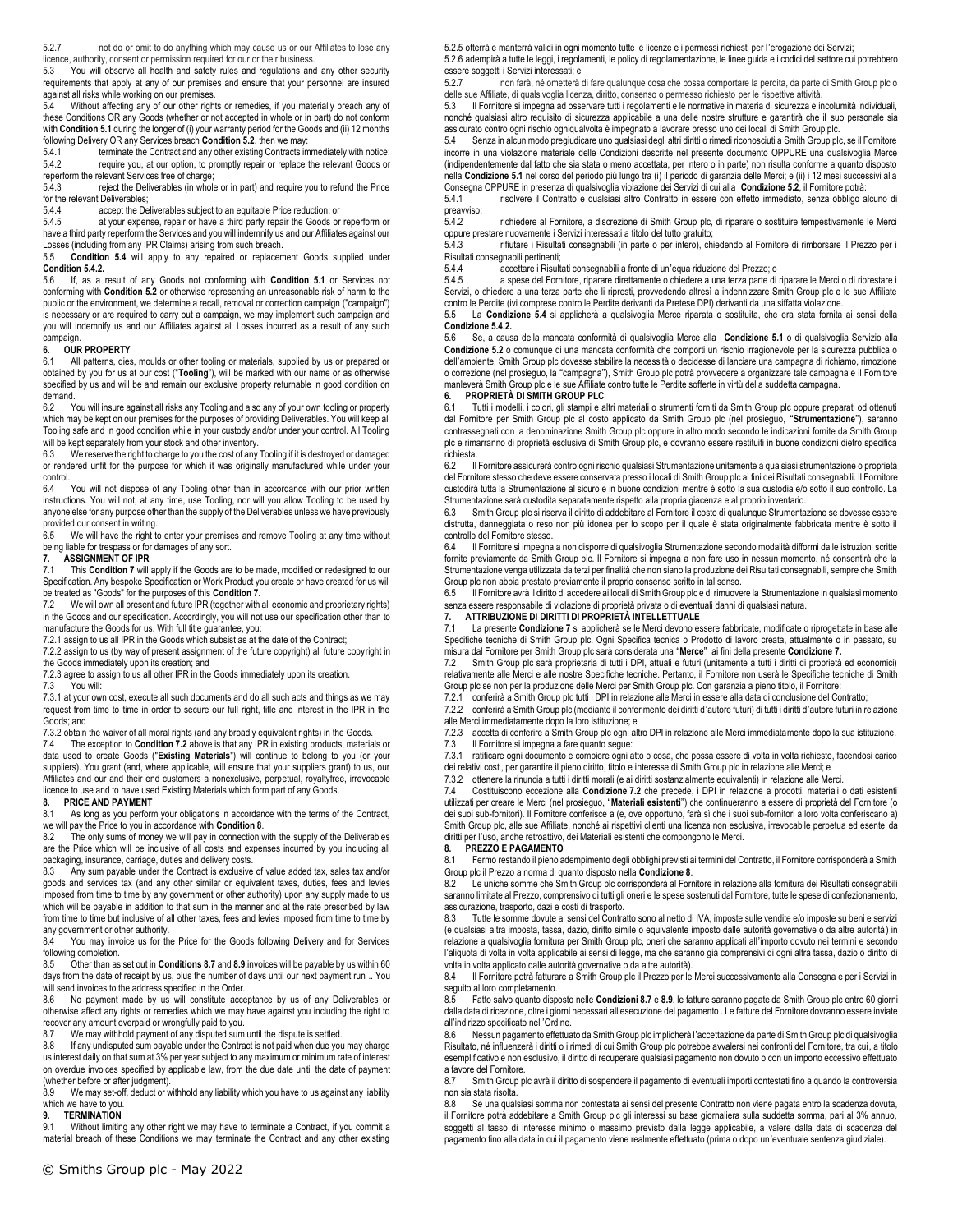Contracts immediately with written notice. Any breach of **Conditions 11, 12** or **15.9** will be deemed to be a material breach.

9.2 Without limiting any other right we may have to terminate a Contract, we may terminate the Contract immediately by giving you written notice if you (a) have a receiver, administrator or liquidator (provisional or otherwise) appointed; (b) are subject to a notice of intention to appoint an administrator or any other resolution on insolvency; (c) pass a resolution for your windingup; (d) have a winding up order made by a court in respect of you; (e) enter into any composition or arrangement with creditors; (f) cease to carry on business; (g) are the subject of anything similar or equivalent to that set out in (a) to (f) under any applicable laws; or (h) you are subject to any change of Control and you will notify us immediately upon the occurrence of any such event or circumstance.

9.3 Following expiry or termination of the Contract:

9.3.1 any Conditions which expressly or impliedly continue to have effect after expiry or termination of the Contract will continue in force; and<br>9.3.2 all other rights and obligations will immed

all other rights and obligations will immediately stop but will not affect any of your or our rights, obligations, claims and liabilities which may exist prior to the date of expiry or termination; and<br>9.3.3

each party will immediately stop using the other party's Confidential Information and will as soon as reasonably possible, if requested to do so, return to the other party all of the other party's Confidential Information (including all copies and extracts) in its possession or control or confirm its secure destruction; and

9.3.4 each party may keep any of the other party's Confidential Information which it has to keep to comply with any applicable law and **Condition 9.3.3** will not apply to such Confidential Information. **Condition 11** will continue to apply to retained Confidential Information.<br>9.4 If we

If we terminate a Contract, we may require you to deliver to us any supplies, materials or drawings produced or acquired by you for the terminated part of the Contract and we will agree, in good faith, on the amount payable for the same.

## **10. LIABILITY AND INSURANCE**

10.1 You will indemnify us and our Affiliates against all our and their Losses arising from your breach of or negligent performance of or your failure to perform or delay in performing any part of these Conditions. We may, at our discretion, control the defence of any claim in respect of which you are required to indemnify us under a Contract.<br>10.2 Subject to Condition 10.3 we will not have any l

Subject to **Condition 10.3**, we will not have any Liability to you for any (i) loss of profit, goodwill or revenue; or (ii) any indirect, consequential or special loss. 10.3 Nothing in these Conditions or any Contract will operate to exclude or restrict one

party  $\acute{}$  s Liability (if any) to the other (including for a person for whom it is vicariously liable):

- 10.3.1 for death or personal injury resulting from its negligence;<br>10.3.2 for its fraud or fraudulent misropresentation: or
- for its fraud or fraudulent misrepresentation; or

10.3.3 for any matter for which it is not permitted by law to exclude or limit its liability. 10.4 The exclusions from and limitations of liability contained in these Conditions will apply after as well as before the date of expiry or termination of any Contract.

10.5 The exclusions from, and limitations of, liability set out in this **Condition 10** will be considered severally. The invalidity or unenforceability of any one sub-clause or clause will not affect the validity or enforceability of any other sub-clause or clause and will be considered severable from each other.

10.6 You will have satisfactory insurance cover with a reputable insurer to cover your obligations to us, including public liability insurance cover, cover for any potential liabilities arising from a Contract and any insurances required by law. You will provide evidence of your insurance coverage at our request.

# **11. CONFIDENTIALITY**

Except as set out in Condition 11.2, each party will:

11.1.1 only use the other party's Confidential Information for the purpose of performing its obligations and exercising its rights under the Contract;

11.1.2 keep the other party's Confidential Information secret, safe and secure; and

11.1.3 not disclose the other party's Confidential Information to any other person.

11.2 Each party may disclose the other party<sup>3</sup>s Confidential Information:<br>11.2.1 to the extent required by law, any court of competent jurisdic to the extent required by law, any court of competent jurisdiction or the rules of any government, public or regulatory body or any stock exchange; and

11.2.2 to its officers, directors, employees and professional advisers and, in our case, our Affiliates, agents and sub-contractors, who need the Confidential Information in order for that party to perform its obligations and exercise its rights under the Contract. A party disclosing the other party's Confidential Information under **Condition 11.2.2** will make sure that each person to whom it discloses that Confidential Information is bound by obligations of

confidentiality no less onerous than those set out in this **Condition 11**. 11.3 Each party acknowledges and agrees that damages alone would not be an adequate

remedy for breach of **Condition 11** by that party. Accordingly, the other party will be entitled, without having to prove special damages, to injunctive relief, equitable relief and/or specific performance for any breach or threatened breach of **Condition 11** by the first party.

**12. ETHICAL CONDUCT**<br>12.1 You will conduct your busines You will conduct your business ethically and lawfully and in accordance with our Supplier Code of Business Ethics (http://www.smiths.com/responsibility-supplier-code-of-businessethics.aspx) or an equivalent code of ethics.

12.2 You represent and warrant that you and your subcontractors and suppliers do not use or permit unacceptable labour practices, such as child or forced labour, or unsafe working conditions and comply with all applicable labour and employment laws, regulations, standards

and conventions, including the UN<sup>7</sup>s Guiding Principles on Business & Human Rights and the

International Labor Organization<sup>7</sup>s Conventions and any similar or equivalent laws applying in the jurisdiction in which we are registered.

12.3 You hereby acknowledge that you are aware of, and agree to comply with all applicable anti-bribery and anti-corruption laws, including but not limited to the Foreign Corrupt Practices Act (FCPA) (and related regulation and guidance) and any similar or equivalent laws applying in the jurisdiction in which we are registered.

12.4 You represent and warrant that you only supply minerals to us and our Affiliates from sources that do not (i) contribute to conflict; and/or (ii) benefit or finance armed groups in the Democratic Republic of Congo or any adjoining country. You have adopted, and require your suppliers of minerals to adopt, conflict mineral policies and management systems.

12.5 You will permit us, and any person nominated by us, to have such access to your premises, personnel, systems, books and records as we may require to verify your compliance 8.9 Smith Group plc potrà compensare, dedurre o trattenere qualsiasi somma dovuta dal Fornitore a Smith Group plc con eventuali somme dovute da Smith Group plc al Fornitore.

## **9. RISOLUZIONE**

Senza limitare in alcun modo qualsiasi altro diritto che Smith Group plc potrebbe avere in relazione all'estinzione di un Contratto, qualora il Fornitore incorresse in una violazione materiale delle Condizioni quivi enunciati, Smith Group plc potrà risolvere il Contratto e qualsiasi altro contratto in essere con effetto immediato, previa notifica scritta all'altra parte. L'eventuale violazione delle **Condizioni 11, 12** o **15.9** costituiranno una violazione materiale del presente Contratto.

9.2 Senza limitare in alcun modo qualsiasi altro diritto riconosciuto a Smith Group plc in merito alla risoluzione del Contratto, Smith Group plc potrà risolvere il Contratto con effetto immediato, dandone notifica scritta al Fornitore, qualora (a) sia stato nominato un curatore fallimentare, un amministratore o un liquidatore (provvisorio o meno) per il Fornitore; (b) i l Fornitore abbia ricevuto un preavviso di nomina di un amministratore o di qualsiasi altra procedura di insolvenza; (c) venga approvata una deliberazione per lo scioglimento del Fornitore; (d) il Fornitore sia destinatario di un provvedimento di liquidazione da parte di un tribunale; (e) il Fornitore raggiunga un compromesso o un concordato con i suoi creditori; (f) il Fornitore cessi la propria attività; (g) il Fornitore sia soggetto a un provvedimento analogo o equivalente di quanto previsto alle lettere da (a) a (f) ai sensi delle leggi applicabili; oppure (h) la struttura di controllo del Fornitore sia oggetto di modifica,<br>in ordine alla quale lo stesso Fornitore informerà Smith Group plc non appena si verif 9.3 In seguito all'estinzione o alla risoluzione del Contratto:

qualsivoglia Condizione enunciata, in modo esplicito o implicito, nel presente Contratto continuerà a essere valida e pienamente efficace in seguito alla scadenza o alla sua risoluzione; e

9.3.2 tutti i diritti e gli obblighi cesseranno con effetto immediato ma non avranno alcuna conseguenza su eventuali diritti, obblighi, pretese e responsabilità, sia del Fornitore che sia Smith Group plc, in essere antecedentemente alla data dell'estinzione o della risoluzione del contratto; e

9.3.3 ognuna delle Parti cesserà con effetto immediato di fare uso delle Informazioni riservate dell'altra parte e, non appena sia ragionevolmente possibile, se richiesto, restituirà all'altra Parte tutte le Informazioni riservate (compresi tutti i duplicati ed estratti) dell'altra Parte in suo possesso o sotto il suo controllo oppure confermerà di avere provveduto alla loro distruzione in modo sicuro; e

9.3.4 ognuna delle Parti potrà conservare qualsivoglia Informazione riservata dell'altra Parte che è tenuta a custodire per adempiere a qualsivoglia legge applicabile e tali Informazioni riservate non saranno soggette ai requisiti previsti dalla **Condizione 9.3.3**. La **Condizione 11** continuerà a essere efficace per le Informazioni riservate conservate.

9.4 In caso di risoluzione di un Contratto su sua iniziativa, Smith Group plc potrebbe richiedere al Fornitore di consegnargli forniture, materiali e disegni prodotti o acquisiti dal Fornitore per la parte risolta del Contratto e le due Parti concorderanno, in buona fede, il corrispettivo dovuto per gli stessi.

## **10. RESPONSABILITÀ E ASSICURAZIONE**

10.1 Il Fornitore si impegna a manlevare Smith Group plc e le sue Affiliate contro tutte le rispettive Perdite derivanti dalla violazione da parte del Fornitore del Contratto oppure dalla sua condotta negligente o dall'adempimento mancato o ritardato di una parte delle Condizioni quivi enunciate. Smith Group plc potrà gestire, a sua completa discrezione, la difesa di qualsivoglia rivendicazione in relazione alla quale il Fornitore è tenuto a risarcire Smith Group plc ai sensi di un Contratto.

10.2 Fatta salva la **Condizione 10.3**, Smith Group plc non avrà alcuna Responsabilità nei confronti del Fornitore per qualsivoglia (i) perdita di profitto, avviamento o ricavo; oppure (ii) per qualsivoglia perdita indiretta, conseguente o speciale. 10.3 Nulla di quanto è contenuto nelle presenti Condizioni o in qualsivoglia Contratto potrà essere interpretato in modo da escludere o limitare la Responsabilità di una Parte nei confronti dell'altra (tra cui la responsabilità nei confronti di una persona nei confronti della quale è indirettamente responsabile):

- 
- 10.3.1 per la morte o l'infortunio dovuto a condotta negligente;<br>10.3.2 per frode o dichiarazione fraudolenta: o

10.3.2 per frode o dichiarazione fraudolenta; o 10.3.3 per qualsivo dia questione per la quale 10.3.3 per qualsivoglia questione per la quale non sono ammesse limitazioni o esclusioni di responsabilità ai sensi di legge.

10.4 Le esclusioni o le limitazioni di responsabilità contenute nelle Condizioni quivi enunciate saranno applicate sia prima che dopo la data di estinzione o risoluzione di un qualsiasi rapporto contrattuale.

10.5 Le esclusioni e le limitazioni di responsabilità di cui alla presente **Condizione 10** saranno valutate separatamente. L'invalidità o la non applicabilità di qualsivoglia clausola o sotto-clausola non avranno alcuna conseguenza sulla validità o applicabilità di qualsivoglia clausola o sotto-clausola e saranno valutate separatamente.

10.6 Il Fornitore provvederà a stipulare una polizza assicurativa adeguata con una compagnia di fidata reputazione per assicurare i suoi obblighi nei confronti di Smith Group plc, che comprenderà, tra l'altro, la responsabilità civile e la responsabilità contrattuale, nonché eventuali coperture assicurative richieste ai sensi di legge. Il Fornitore dovrà fornire prova della stipula della suddetta polizza, se richiesto da Smith Group plc.

# **11. RISERVATEZZA**

11.1 Salvo quanto disposto nella Condizione 11.2, ogni Parte:

tarà uso delle Informazioni riservate dell'altra Parte esclusivamente per l'adempimento dei propri obblighi e per l'esercizio dei propri diritti ai sensi del Contratto;

11.1.2 custodirà le Informazioni riservate dell'altra Parte al sicuro, in modo protetto e segreto; e

11.1.3 non divulgherà le Informazioni riservate dell'altra Parte a nessuno.

11.2 Ognuna delle Parti potrà rendere note le Informazioni riservate dell'altra Parte:

nella misura in cui sia richiesto dalla legge, da qualsiasi tribunale di una giurisdizione competente o di qualsiasi direttiva governativa, autorità pubblica o di regolamentazione o di una qualsivoglia borsa valori; e

11.2.2 ai propri funzionari, amministratori, dipendenti e consulenti professionali e, nel caso di Smith Group plc, alle sue Affiliate, agenti e sub-contraenti, che necessitino di accedere alle Informazioni riservate per adempiere ai propri obblighi e far valere i propri diritti ai sensi del Contratto. La Parte che dovesse divulgare le Informazioni riservate dell'altra Parte ai sensi della **Condizione 11.2.2** dovrà accertarsi che i destinatari delle suddette informazioni siano soggetti ad obblighi di riservatezza che non dovranno essere meno rigorosi di quelli definiti nella presente **Condizione 11**.

11.3 Ognuna delle Parti riconosce e accetta che il risarcimento dei soli danni non costituisce un rimedio adeguato in caso di violazione di quanto disposto nella **Condizione 11** della Parte inadempiente. Pertanto, l'altra Parte sarà autorizzata a richiedere un provvedimento ingiuntivo o un rimedio equo e/o prestazioni specifiche, senza avere l'obbligo di produrre prove di danni speciali, in caso di violazione, effettiva o minacciata, della **Condizione 11** dalla Parte inadempiente. **12. CONDOTTA ETICA**

#### 12.1 Il Fornitore si impegna a svolgere la propria attività in modo etico e lecito in conformità al Codice etico del Fornitore (http://www.smiths.com/responsibility-supplier-code-of-business-ethics.aspx) oppure in conformità a un codice etico equivalente.

12.2 Il Fornitore dichiara e garantisce che lo stesso Fornitore, nonché i suoi sub-contraenti e fornitori, non fanno uso, né tollerano pratiche lavorative inaccettabili, nonché condizioni di lavoro non sicure e adempiono a tutte le normative, regolamenti, standard e convenzioni applicabili in materia di lavoro e occupazione, ivi compresi i Principi guida delle Nazioni Unite sulle imprese e i diritti umani e le Convenzioni dell'Organizzazione Internazionale del Lavoro (ILO), così come normative simili o equivalenti vigenti nella giurisdizione in cui Smith Group plc è costituita.

12.3 Sottoscrivendo il presente, il Fornitore dichiara di essere consapevole e di accettare di adempiere a ogni normativa anticorruzione e anticoncussione applicabile, tra cui, senza limitazione alcuna, il Foreign Corrupt Practices Act (FCPA) degli Stati Uniti (e relativi regolamento e linee guida) e qualsiasi altra normativa simile o equivalente vigente nella giurisdizione in cui Smith Group plc è costituita.

12.4 Il Fornitore dichiara e garantisce che il Fornitore fornisce esclusivamente minerali a Smith Group plc e alle sue Affiliate da fonti che (i) non partecipano in alcun modo a conflitti; e/o (ii) che non favoriscono né finanziano gruppi armati nella Repubblica Democratica del Congo o nei Paesi limitrofi. Il Fornitore ha adottato e impone ai suoi fornitori di minerali di adottare sistemi di gestione e politiche sulla fornitura dei minerali dei conflitti.

12.5 Il Fornitore si impegna a consentire a Smith Group plc, e a qualsiasi persona incaricata da Smith Group plc, di accedere ai locali, al personale, ai sistemi, ai libri e ai registri del Fornitore secondo richiesta di Smith Group plc al fine di verificarne la conformità ai requisiti previsti dalla **Condizione 12** qui descritti. Smith Group plc si riserva altresì il diritto di indagare e valutare la condotta del Fornitore, al fine di verificarne la conformità con la **Condizione 12** qui descritta, per la soddisfazione di Smith Group plc, nonché interrompere i rapporti commerciali con il Fornitore, qualora il Fornitore, o uno